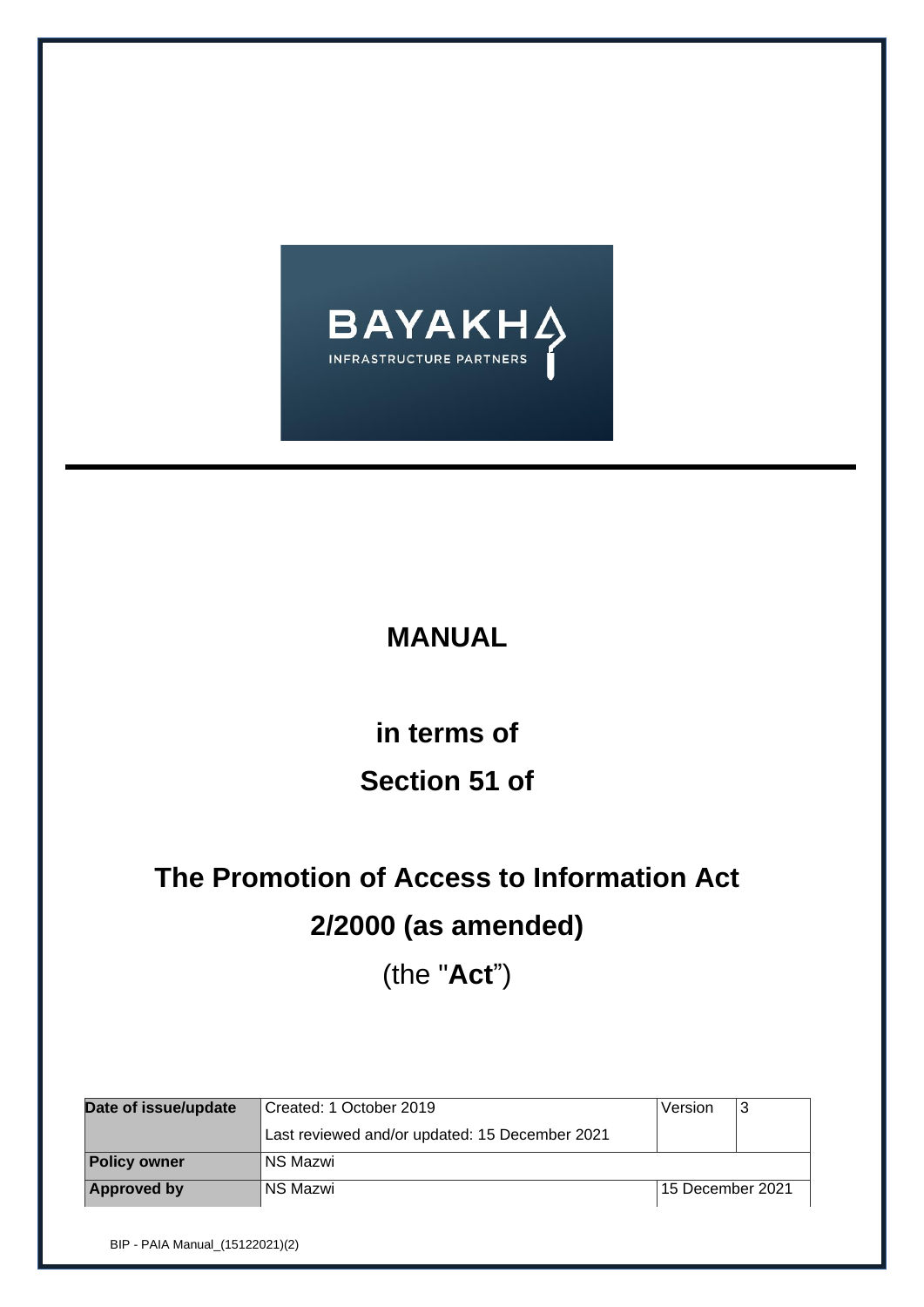# **TABLE OF CONTENTS**

| 4. GUIDE ON HOW TO USE PAIA AND HOW TO OBTAIN ACCESS TO THE GUIDE 5    |  |
|------------------------------------------------------------------------|--|
| 6. DESCRIPTION OF THE RECORDS OF BIP WHICH ARE AVAILABLE IN ACCORDANCE |  |
| 7. DESCRIPTION OF THE SUBJECTS ON WHICH THE BODY HOLDS RECORDS AND     |  |
|                                                                        |  |
|                                                                        |  |
|                                                                        |  |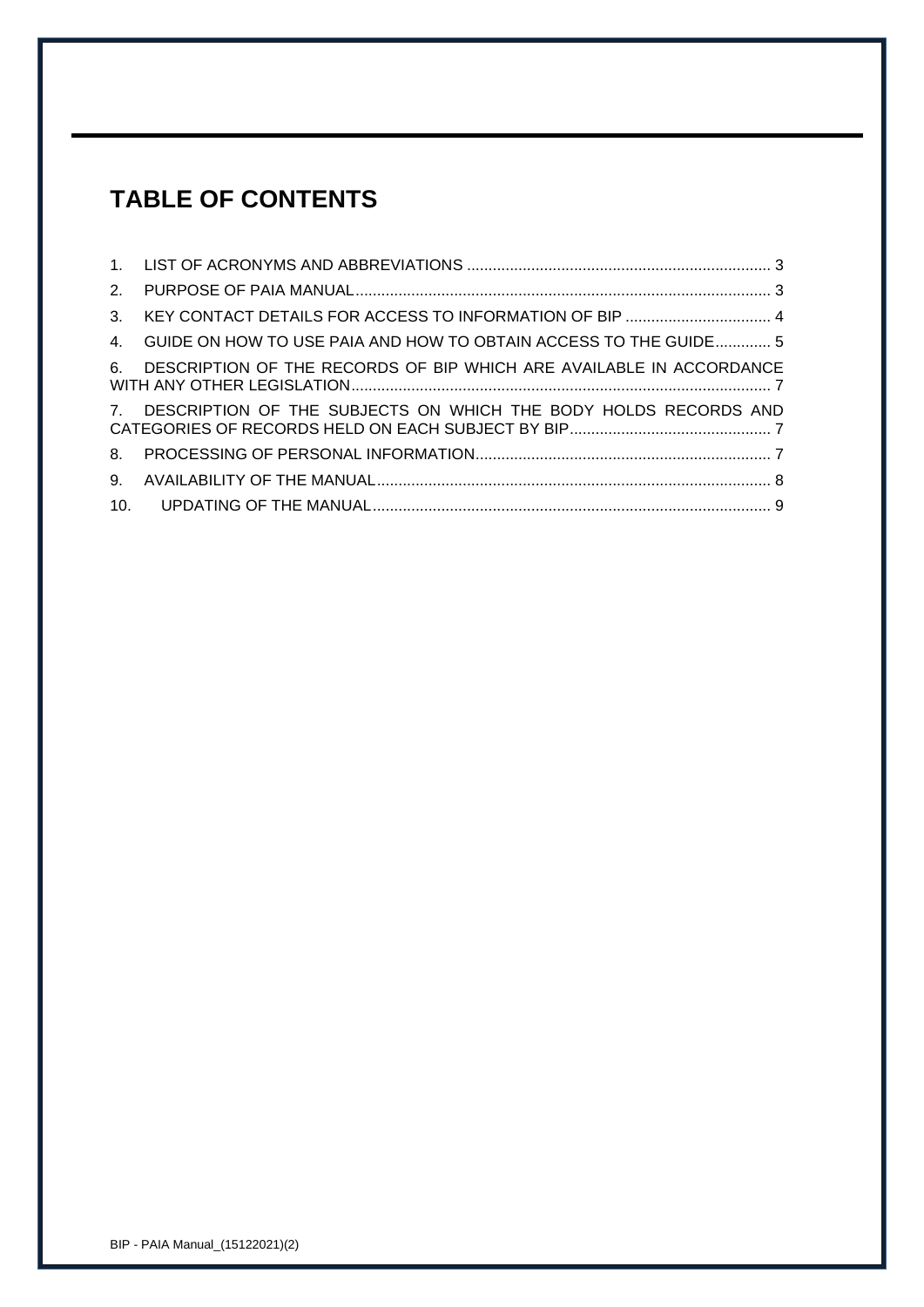#### <span id="page-2-0"></span>**1. LIST OF ACRONYMS AND ABBREVIATIONS**

| 1.1 | "BIP"       | Bayakha Infrastructure Partners Proprietary Limited      |
|-----|-------------|----------------------------------------------------------|
| 1.2 | "CEO"       | <b>Chief Executive Officer</b>                           |
| 1.3 | "DIO"       | Deputy Information Officer;                              |
| 1.4 | "IO"        | Information Officer:                                     |
| 1.5 | "Minister"  | Minister of Justice and Correctional Services;           |
| 1.6 | "PAIA"      | Promotion of Access to Information Act No. 2 of 2000 (as |
|     |             | Amended:                                                 |
| 1.7 | "POPIA"     | Protection of Personal Information Act No.4 of 2013;     |
| 1.8 | "Regulator" | Information Regulator; and                               |
| 1.9 | "Republic"  | Republic of South Africa                                 |

#### <span id="page-2-1"></span>**2. PURPOSE OF PAIA MANUAL**

This PAIA Manual is useful for the public to-

- 2.1 check the categories of records held by a body which are available without a person having to submit a formal PAIA request;
- 2.2 have a sufficient understanding of how to make a request for access to a record of the body, by providing a description of the subjects on which the body holds records and the categories of records held on each subject;
- 2.3 know the description of the records of the body which are available in accordance with any other legislation;
- 2.4 access all the relevant contact details of the Information Officer and Deputy Information Officer who will assist the public with the records they intend to access;
- 2.5 know the description of the guide on how to use PAIA, as updated by the Regulator and how to obtain access to it;
- 2.6 know if the body will process personal information, the purpose of processing of personal information and the description of the categories of data subjects and of the information or categories of information relating thereto;
- 2.7 know the description of the categories of data subjects and of the information or categories of information relating thereto;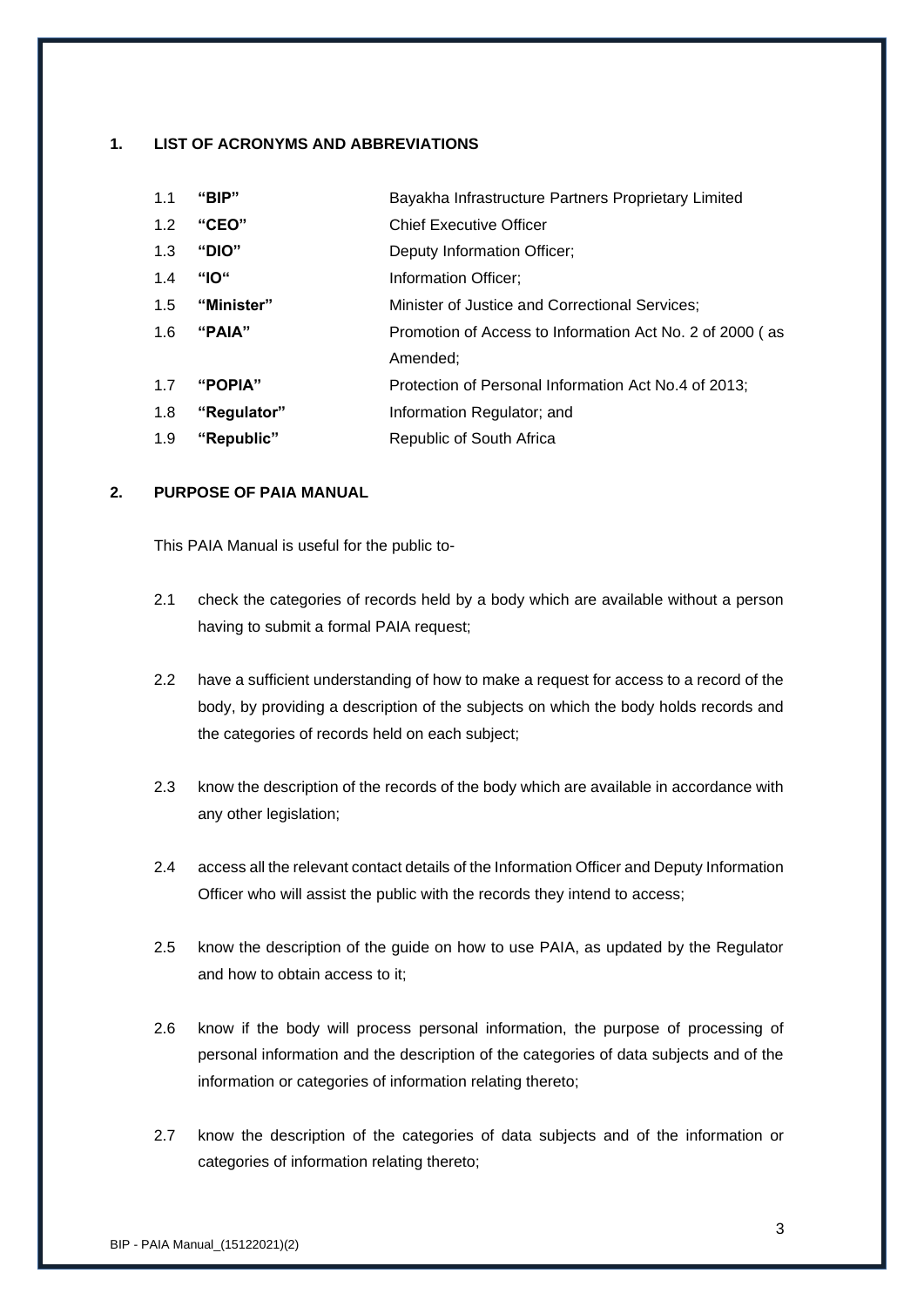- 2.8 know the recipients or categories of recipients to whom the personal information may be supplied;
- 2.9 know if the body has planned to transfer or process personal information outside the Republic of South Africa and the recipients or categories of recipients to whom the personal information may be supplied; and
- 2.10 know whether the body has appropriate security measures to ensure the confidentiality, integrity and availability of the personal information which is to be processed.

#### <span id="page-3-0"></span>**3. KEY CONTACT DETAILS FOR ACCESS TO INFORMATION OF BIP**

#### 3.1. **Chief Information Officer**

| Name:       | Ngoku-Sakhile Mazwi                                   |
|-------------|-------------------------------------------------------|
| Tel:        | +27 76 650 8882                                       |
| Email:      | sakhile@bayakha.co.za                                 |
| Fax number: | please use the email address provided for information |
|             | requests                                              |

#### 3.2. **Deputy Information Officer:**

| Name:       | Thokozile Zambane                                     |
|-------------|-------------------------------------------------------|
| Tel:        | +27 82 334 0300                                       |
| Email:      | thokozile@bayakha.co.za                               |
| Fax Number: | please use the email address provided for information |
|             | requests                                              |

#### **3.3 Access to information general contacts**

| Email: | sakhile@bayakha.co.za/thokozile@bayakha.co.za |
|--------|-----------------------------------------------|
|--------|-----------------------------------------------|

#### 3.4 **National or Head Office**

| Postal Address:          | Unit 4, Upper Ground, Katherine & West, 114 West Street, |
|--------------------------|----------------------------------------------------------|
|                          | Sandton, 2196                                            |
|                          |                                                          |
| <b>Physical Address:</b> | Unit 4, Upper Ground, Katherine & West, 114 West Street, |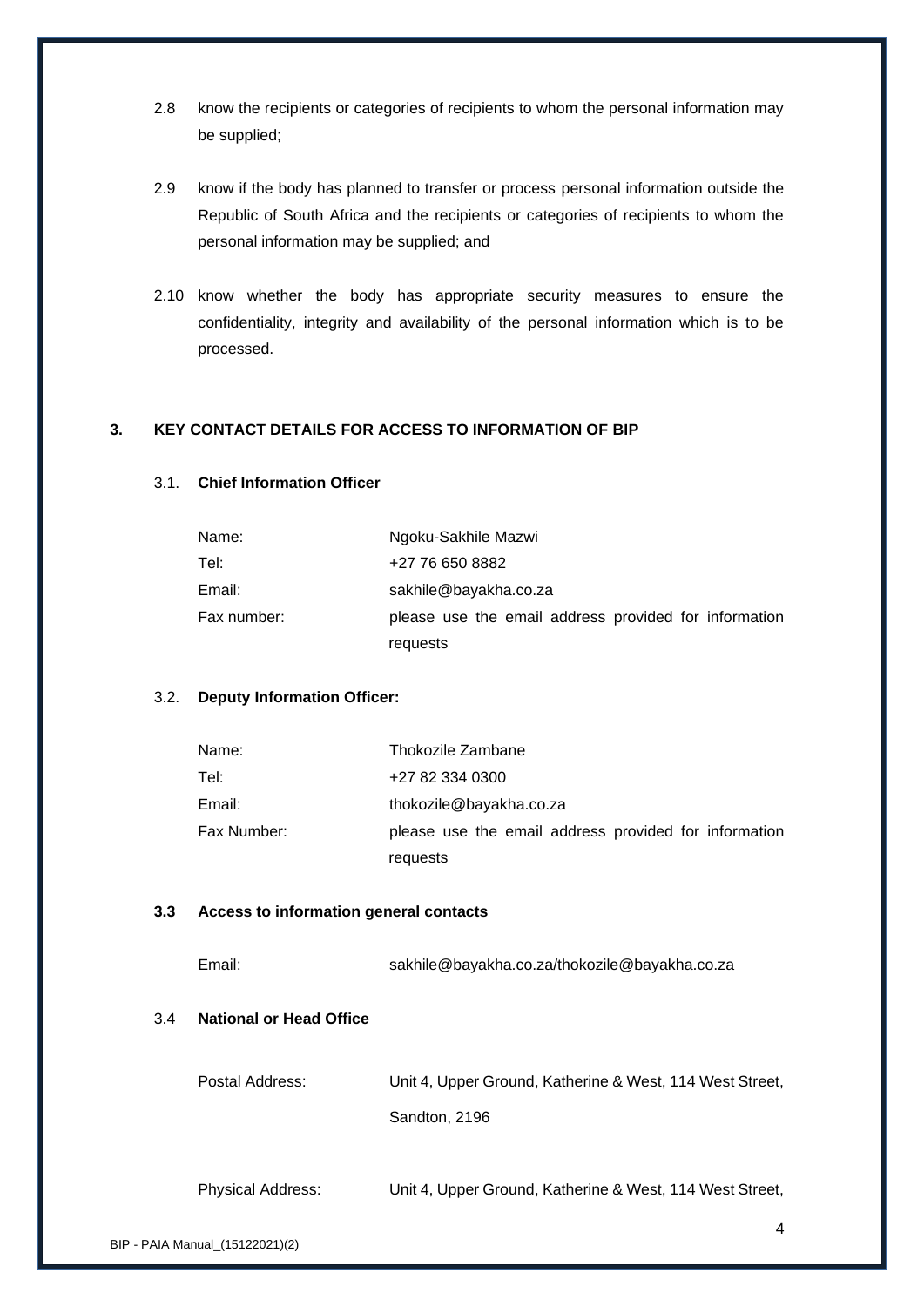#### Sandton, 2196

| Telephone: | +27 76 650 8882/+27 82 334 0300               |
|------------|-----------------------------------------------|
| Email:     | sakhile@bayakha.co.za/thokozile@bayakha.co.za |
| Website:   | www.bayakha.co.za                             |

#### <span id="page-4-0"></span>**4. GUIDE ON HOW TO USE PAIA AND HOW TO OBTAIN ACCESS TO THE GUIDE**

- 4.1. The Regulator has, in terms of section 10(1) of PAIA, as amended, updated and made available the revised Guide on how to use PAIA ("**Guide**"), in an easily comprehensible form and manner, as may reasonably be required by a person who wishes to exercise any right contemplated in PAIA and POPIA.
- 4.2. The Guide is available in each of the official languages and in braille.

#### 4.3. The aforesaid Guide contains the description of-

- 4.3.1. the objects of PAIA and POPIA;
- 4.3.2. the postal and street address, phone and fax number and, if available, electronic mail address of-
	- 4.3.2.1. the Information Officer of every public body, and
	- 4.3.2.2. every Deputy Information Officer of every public and private body designated in terms of section 17(1) of PAIA and section 56 of POPIA;
- 4.3.3. the manner and form of a request for-
	- 4.3.3.1. access to a record of a public body contemplated in section 11; and
	- 4.3.3.2. access to a record of a private body contemplated in section 50;
- 4.3.4. the assistance available from the IO of a public body in terms of PAIA and POPIA;
- 4.3.5. the assistance available from the Regulator in terms of PAIA and POPIA;
- 4.3.6. all remedies in law available regarding an act or failure to act in respect of a right or duty conferred or imposed by PAIA and POPIA, including the manner of lodging-
	- 4.3.6.1. an internal appeal;
	- 4.3.6.2. a complaint to the Regulator; and
	- 4.3.6.3. an application with a court against a decision by the information officer of a public body, a decision on internal appeal or a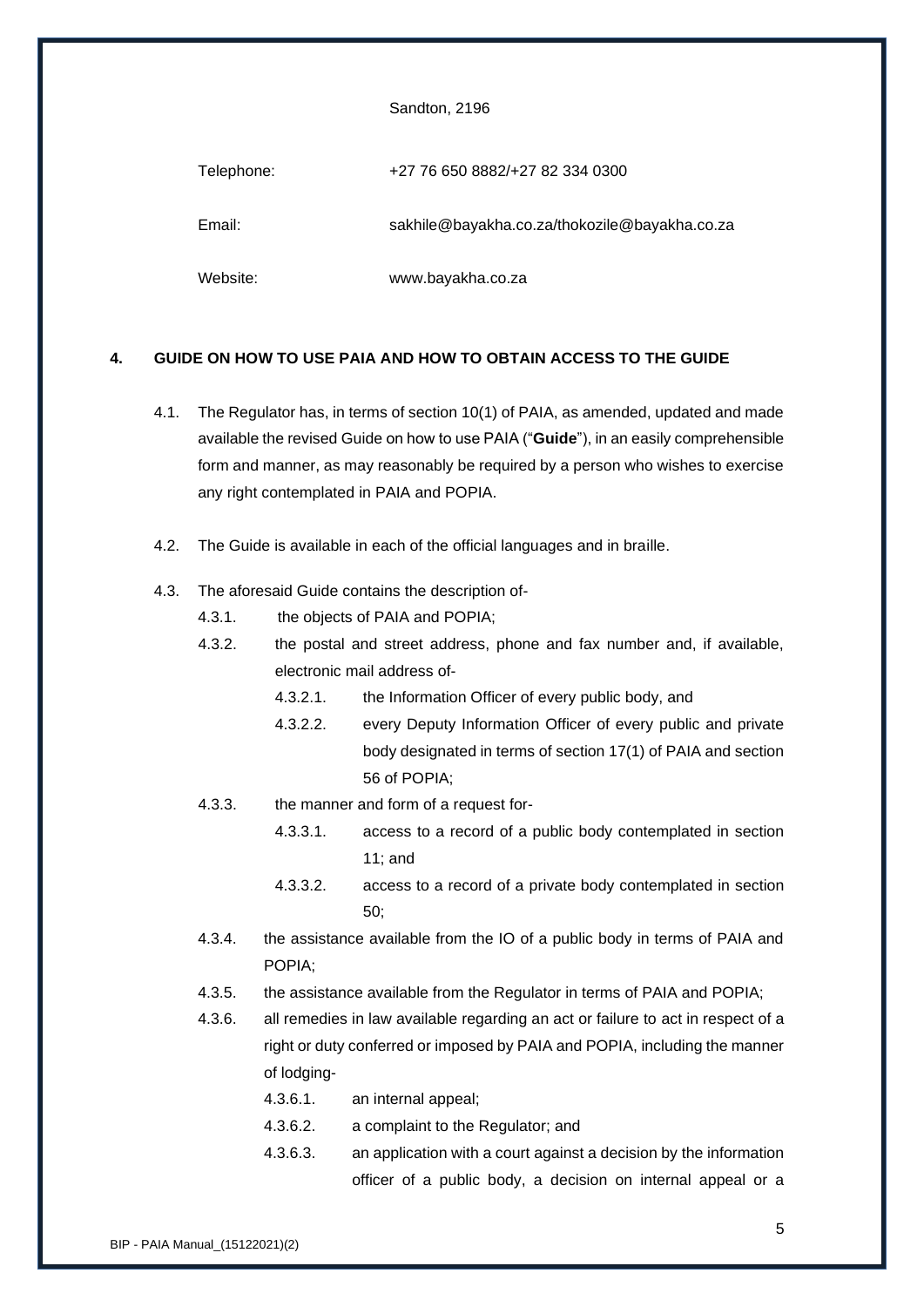decision by the Regulator or a decision of the head of a private body;

- 4.3.7. the provisions of sections 14 and 51 requiring a public body and private body, respectively, to compile a manual, and how to obtain access to a manual;
- 4.3.8. the provisions of sections 15 and 52 providing for the voluntary disclosure of categories of records by a public body and private body, respectively;
- 4.3.9. the notices issued in terms of sections 22 and 54 regarding fees to be paid in relation to requests for access; and
- 4.3.10. the regulations made in terms of section 92.
- 4.4. Members of the public can inspect or make copies of the Guide from the offices of the public and private bodies, including the office of the Regulator, during normal working hours.
- 4.5. The Guide can also be obtained-
	- 4.5.1. upon request to the Information Officer;
	- 4.5.2. from the website of the Regulator [\(https://www.justice.gov.za/inforeg/\)](https://www.justice.gov.za/inforeg/).
- 4.6 A copy of the Guide is also available in the following two official languages, for public inspection during normal office hours-
	- 4.6.1 isiZulu
	- 4.6.2 Setswana

## **5. CATEGORIES OF RECORDS OF BIP WHICH ARE AVAILABLE WITHOUT A PERSON HAVING TO REQUEST ACCESS**

| <b>Records</b>        | <b>Subject</b>                                                                                       | <b>Availability</b>                                                                                          |
|-----------------------|------------------------------------------------------------------------------------------------------|--------------------------------------------------------------------------------------------------------------|
| <b>Public Affairs</b> | <b>Public Product Information</b><br><b>Public Corporate Records</b>                                 | Freely available on website<br>www.bayakha.co.za                                                             |
| Financial             | <b>Financial Statements</b><br><b>Financial and Tax Records</b><br>(Company & Employees)             | Request in terms of PAIA<br>Request in terms of PAIA.<br>Not available.                                      |
| Marketing             | Market Information<br>Performance Records<br><b>Marketing Strategies</b><br><b>Customer Database</b> | Request in terms of PAIA<br>Request in terms of PAIA<br>Request in terms of PAIA<br>Request in terms of PAIA |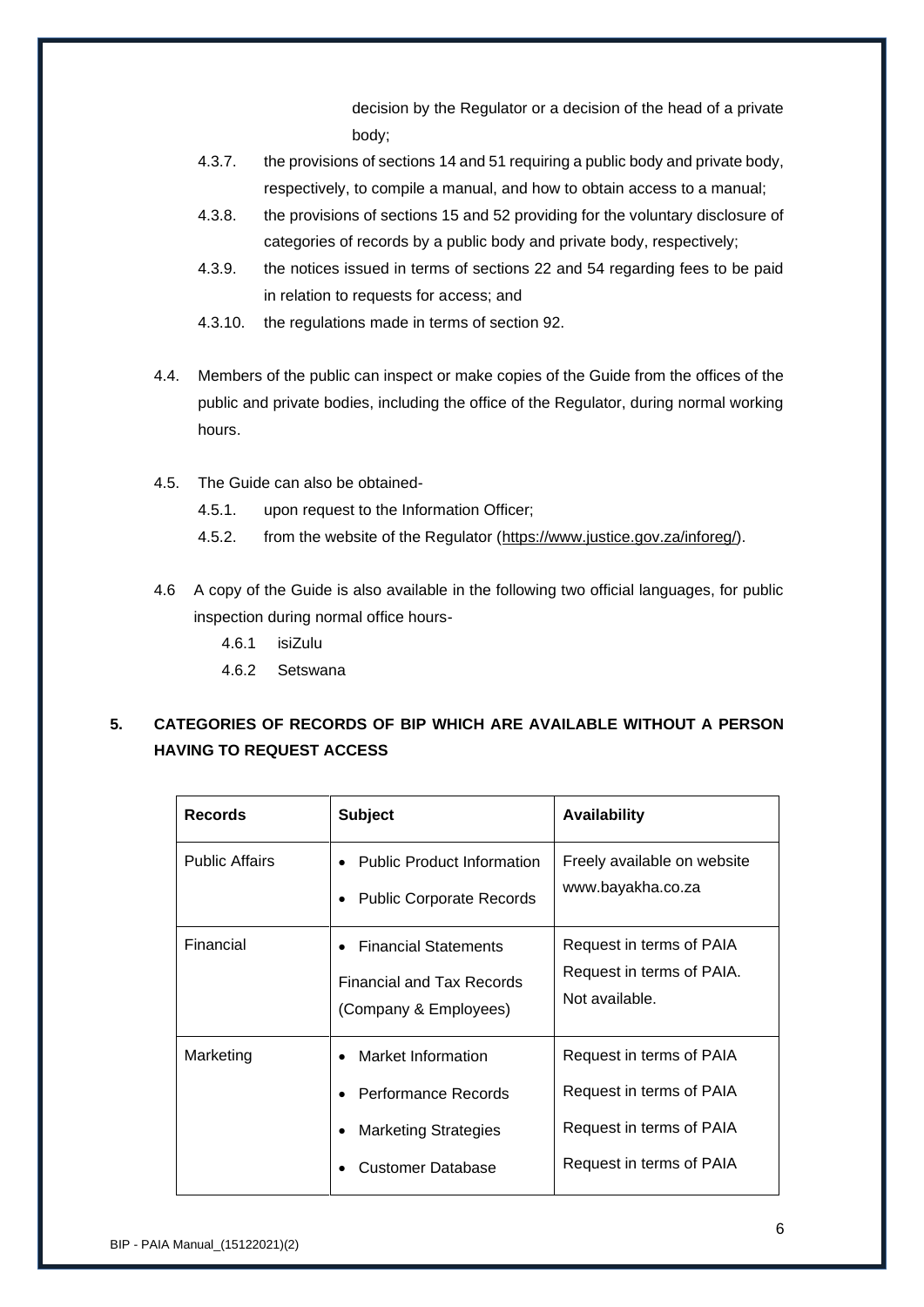# <span id="page-6-0"></span>**6. DESCRIPTION OF THE RECORDS OF BIP WHICH ARE AVAILABLE IN ACCORDANCE WITH ANY OTHER LEGISLATION**

| <b>Category of Records</b>  | <b>Applicable Legislation</b>                    |
|-----------------------------|--------------------------------------------------|
| Memorandum of incorporation | Companies Act 71 of 2008                         |
| <b>PAIA Manual</b>          | Promotion of Access to Information Act 2 of 2000 |

# <span id="page-6-1"></span>**7. DESCRIPTION OF THE SUBJECTS ON WHICH THE BODY HOLDS RECORDS AND CATEGORIES OF RECORDS HELD ON EACH SUBJECT BY BIP**

| Subjects on which the body<br>holds records | <b>Categories of records</b>                       |  |  |  |
|---------------------------------------------|----------------------------------------------------|--|--|--|
| Strategic<br>Plans,<br>Documents,           | Annual Reports, Strategic Plan, Annual Performance |  |  |  |
| Proposals                                   | Plan.                                              |  |  |  |
| Human Resources                             | - HR policies and procedures                       |  |  |  |
|                                             | - Advertised posts                                 |  |  |  |
|                                             | Employees records                                  |  |  |  |

#### <span id="page-6-2"></span>**8. PROCESSING OF PERSONAL INFORMATION**

#### **8.1 Purpose of Processing Personal Information**

BIP is a Category I and II authorised financial services provider under the FAIS Act (FSP No 47414) and processes information as part of its business activities in order to verify the identity of project sponsors and investors as part of Bayakha's obligations under PAIA. BIP also processes personal information of employees and service providers as part of its employee and service provider onboarding processes.

### **8.2 Description of the categories of Data Subjects and of the information or categories of information relating thereto**

| <b>Categories of Data</b><br><b>Subjects</b> |                                             |  | Personal Information that may be processed      |  |  |  |
|----------------------------------------------|---------------------------------------------|--|-------------------------------------------------|--|--|--|
| Customers / Clients                          |                                             |  | name, address, registration numbers or identity |  |  |  |
|                                              | numbers, employment status and bank details |  |                                                 |  |  |  |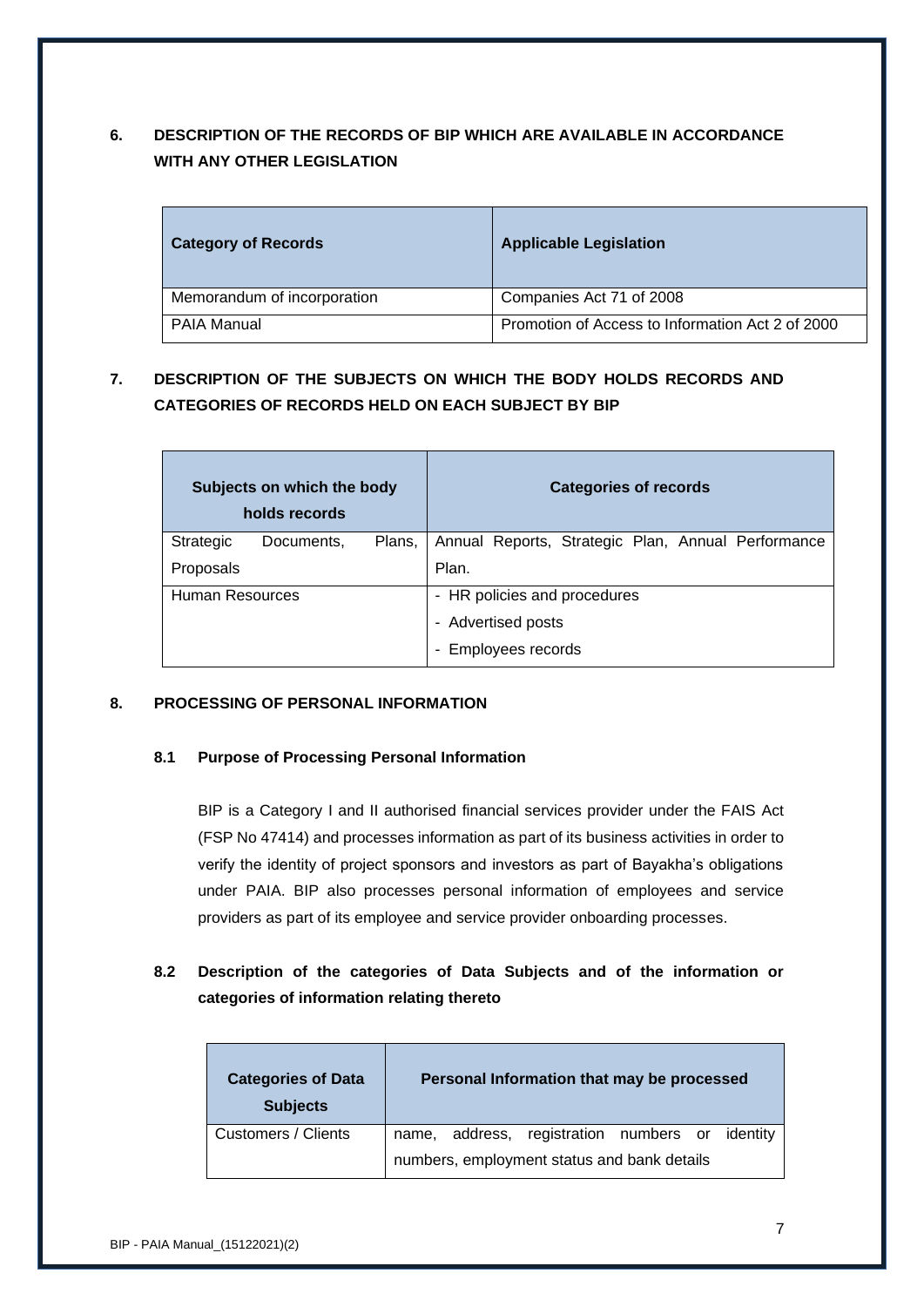| <b>Categories of Data</b><br><b>Subjects</b> | Personal Information that may be processed        |
|----------------------------------------------|---------------------------------------------------|
| <b>Service Providers</b>                     | names, registration number, vat numbers, address, |
|                                              | trade secrets and bank details                    |
| <b>Employees</b>                             | address, qualifications, gender and race          |

### **8.3 The recipients or categories of recipients to whom the personal information may be supplied**

| <b>Category of personal information</b> | Recipients or Categories of Recipients to whom<br>the personal information may be supplied |
|-----------------------------------------|--------------------------------------------------------------------------------------------|
| Identity number and names, for criminal | South African Police Services                                                              |
| checks                                  |                                                                                            |
| Qualifications.<br>for<br>qualification | South African Qualifications Authority                                                     |
| verifications                           |                                                                                            |
| Credit and payment history, for credit  | <b>Credit Bureaus</b>                                                                      |
| information                             |                                                                                            |

#### **8.4 Planned transborder flows of personal information**

There is no planned transborder flow of personal information

# **8.5 General description of Information Security Measures to be implemented by the responsible party to ensure the confidentiality, integrity and availability of the information**

Bayakha intends implementing safeguards in order to ensure the confidentiality and integrity of the personal information under the care of the body, these will include Data Encryption; Anti-virus and Anti-malware Solutions.

#### <span id="page-7-0"></span>**9. AVAILABILITY OF THE MANUAL**

- 9.1 A copy of the Manual is available-
	- 9.1.1 on www.bayakha.co.za;
	- 9.1.2 head office of Bayakha Infrastructure Partners for public inspection during normal business hours;